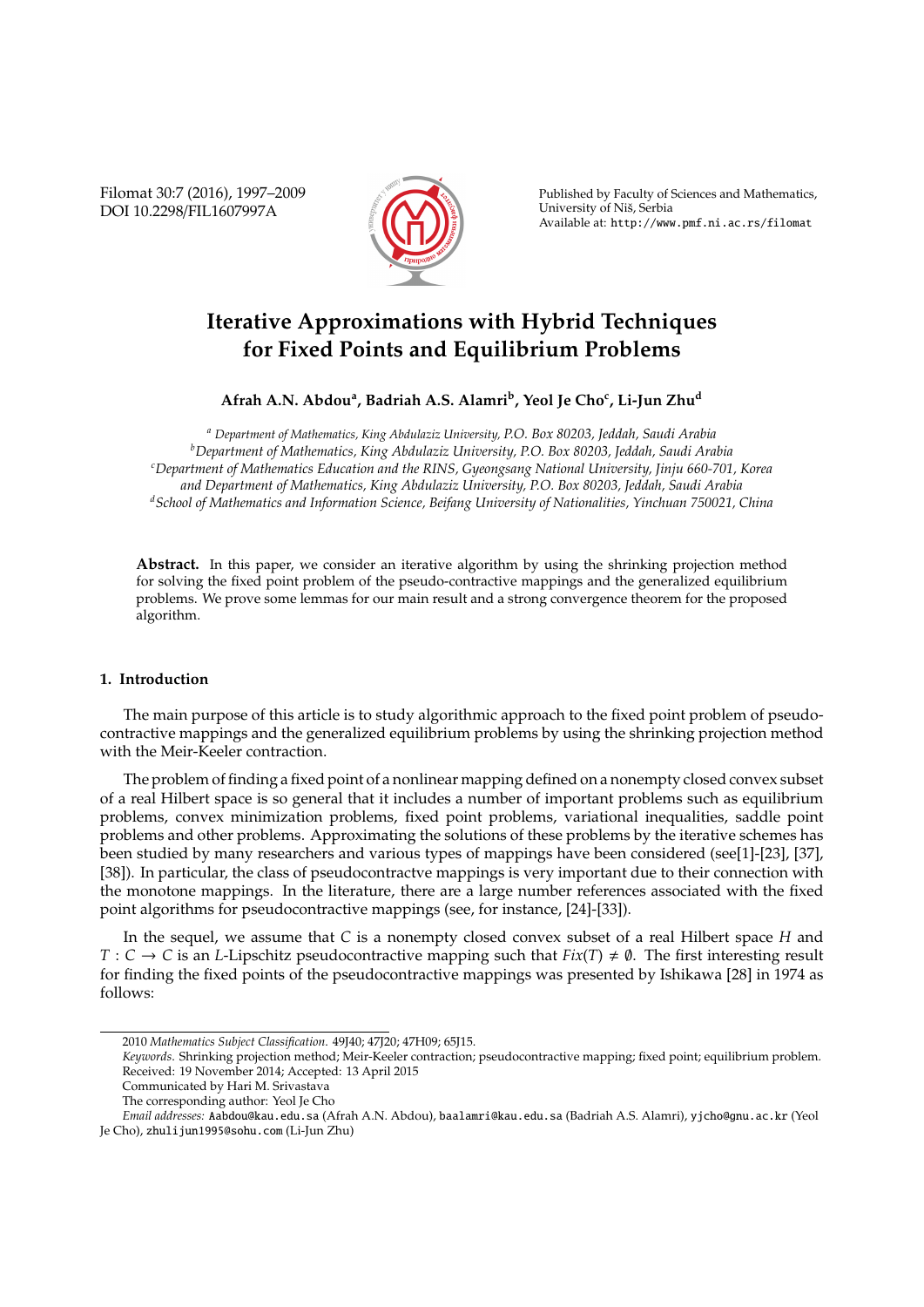**Theorem 1.1.** *For any*  $x_0 \in C$ , *define the sequence*  $\{x_n\}$  *iteratively by* 

$$
\begin{cases}\n y_n = (1 - \alpha_n)x_n + \alpha_n Tx_n, \\
 x_{n+1} = (1 - \beta_n)x_n + \beta_n Ty_n\n\end{cases}
$$
\n(1)

*for all n* ∈ **N***, where*  $\{\beta_n\} \subset [0, 1]$ *,*  $\{\alpha_n\} \subset [0, 1]$  *satisfy the conditions:* 

(a) 
$$
\lim_{n\to\infty} \alpha_n = 0;
$$

(b) 
$$
\sum_{n=1}^{\infty} \alpha_n \beta_n = \infty.
$$

*If C is a convex compact subset of H, then the sequence* {*xn*} *generated by* (1) *converges strongly to a fixed point of T.*

**Remark 1.2.** The iteration (1) is now refereed as the Ishikawa iterative sequence. We observe that *C* is compact subset. This additional assumption is very rigorous. We know that strong convergence have not been achieved without compactness assumption.

Zhou [33] suggested the following algorithm which coupled Ishikawa method with the *CQ*-method and proved strong convergence theorems without the compactness assumption.

**Theorem 1.3.** *Suppose that*  $\{\alpha_n\}$  *and*  $\{\beta_n\}$  *are two real sequences in* (0, 1) *satisfying the conditions:* 

(a)  $\alpha_n \leq \beta_n$  *for all*  $n \in \mathbb{N}$ *;* 

(b) 
$$
0 < \liminf_{n \to \infty} \beta_n \le \limsup_{n \to \infty} \beta_n \le \beta < \frac{1}{\sqrt{1 + L^2} + 1}
$$
.

*Let* {*xn*} *be the sequence generated by*

$$
\begin{cases}\ny_n = (1 - \beta_n)x_n + \beta_n Tx_n, \\
z_n = (1 - \alpha_n)x_n + \alpha_n Ty_n, \\
C_n = \{z \in C : ||z_n - z||^2 \le ||x_n - z||^2 \\
-\alpha_n \beta_n (1 - 2\beta_n - \beta_n^2 L^2) ||x_n - Tx_n||^2\}, \\
Q_n = \{z \in C : \langle x_n - z, x_0 - x_n \rangle \ge 0\}, \\
x_{n+1} = \text{proj}_{C_n \cap Q_n}(x_0)\n\end{cases}
$$
\n(2)

*for all*  $n \in \mathbb{N}$ *. Then the sequence*  $\{x_n\}$  *generated by* (2) *converges strongly to pro* $j_{Fix(T)}(x_0)$ *.* 

Yao et al. [30] introduced the hybrid Mann algorithm and obtained a strong convergence theorem.

**Theorem 1.4.** Let  $\{\alpha_n\}$  be a sequence in (0, 1). Let  $x_0 \in H$ . For  $C_1 = C$  and  $x_1 = proj_{C_1}(x_0)$ , define a sequence  $\{x_n\}$ *as follows:*

$$
\begin{cases}\ny_n = (1 - \alpha_n)x_n + \alpha_n T x_n, \\
C_{n+1} = \{z \in C_n : ||\alpha_n (I - T) y_n||^2 \le 2\alpha_n \langle x_n - z, (I - T) y_n \rangle\}, \\
x_{n+1} = \text{proj}_{C_{n+1}}(x_0)\n\end{cases} \tag{3}
$$

*for all*  $n \in \mathbb{N}$ . Assume the sequence  $\{\alpha_n\} \subset [a, b]$  for some  $a, b \in (0, \frac{1}{L+1})$ . Then the sequence  $\{x_n\}$  generated by (3) *converges strongly to proj* $F_{fix(T)}(x_0)$ *.* 

**Remark 1.5.** In (2) and (3), there are involved in the projection technique. Hence, how to compute the projection is an important problem. In which, the key point is how to construct  $C_n$  (or  $Q_n$ ). In this respect, the following shrinking projection method is instructive. The so-called shrinking projection method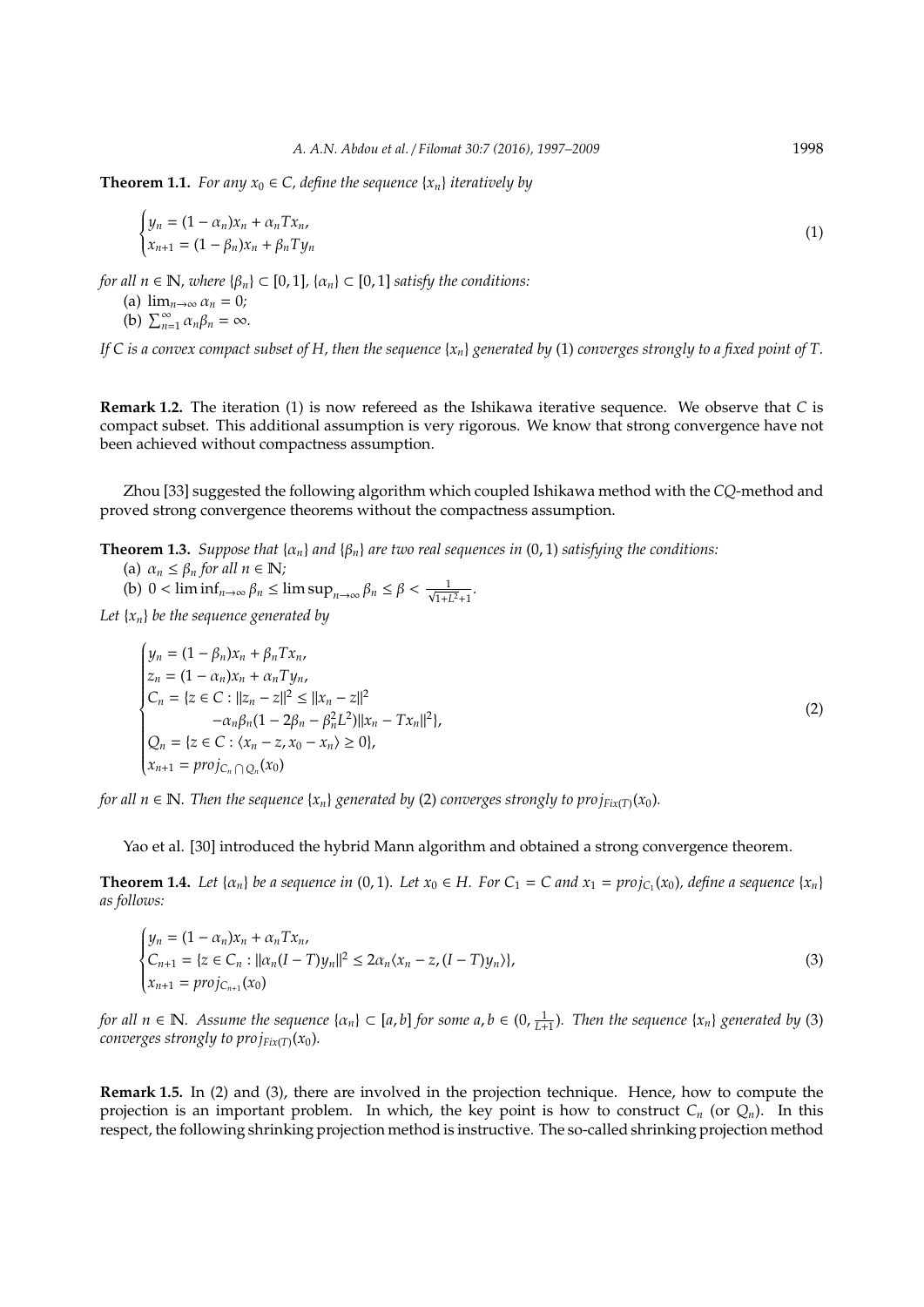was proposed by Takahashi, Takeuchi and Kubota [34] for finding the fixed points of the nonexpansive mappings:

$$
\begin{cases}\nx_1 = x \in C, \\
C_1 = C, \\
y_n = Tx_n, \\
C_{n+1} = \{z \in C_n : ||y_n - z|| \le ||x_n - z||\}, \\
x_{n+1} = \text{proj}_{C_{n+1}}(x_0)\n\end{cases} \tag{4}
$$

for all  $n \in \mathbb{N}$ , where  $T : C \to C$  is a nonexpansive mapping. It is clear that  $C_{n+1}$  in (4) is simpler than the one in (2) and (3). In the next section, we will draw on this shrinking projection method to construct our algorithm.

The equilibrium problems theory provides us a natural, novel and unified framework to study a wide class of problems arising in economics, finance, transportation, network and structural analysis, elasticity and optimization. The ideas and techniques of this theory are being used in a variety of diverse areas and proved to be productive and innovative. It is known that the variational inequalities and mathematical programming problems can be viewed as special realization of the abstract equilibrium problems. Equilibrium problems have numerous applications, including but not limited to problems in economics, game theory, finance, traffic analysis, circuit network analysis and mechanics. For related works, refer to [41]-[50]. The importance of the equilibrium problem induced us to study its algorithmic approaches.

The purpose of this paper is to present the following algorithm for the fixed point problem of the pseudo-contractive mappings and the generalized equilibrium problems:

$$
\begin{cases}\nF(z_n, y) + \langle A(x_n), y - z_n \rangle + \frac{1}{\lambda_n} \langle z_n - x_n, y - z_n \rangle \ge 0, \\
y_n = (1 - \alpha_n) z_n + \alpha_n T((1 - \beta_n) z_n + \beta_n T z_n), \\
C_{n+1} = \{ z \in C_n : ||y_n - z|| \le ||x_n - z|| \}, \\
x_{n+1} = \text{proj}_{C_{n+1}} f(x_n)\n\end{cases}
$$

for all  $y \in C_0$  and  $n \ge 0$ . Also, we prove that the presented algorithm has strong convergence under some mild conditions.

### **2. Preliminaries**

Throughout, we assume that *H* is a real Hilbert space with the inner  $\langle \cdot, \cdot \rangle$  and the norm  $\| \cdot \|$  and  $C \subset H$ is a nonempty closed convex set.

Recall the following:

(1) A mapping  $T : C \to C$  is said to be *pseudo-contractive* if

$$
\langle Tu - Tu^{\dagger}, u - u^{\dagger} \rangle \le ||u - u^{\dagger}||^2 \tag{5}
$$

for all  $u, u^{\dagger} \in C$ . It is clear that (5) is equivalent to

$$
||Tu - Tu^{+}||^{2} \le ||u - u^{+}||^{2} + ||(I - T)u - (I - T)u^{+}||^{2}
$$
\n(6)

for all  $u, u^{\dagger} \in C$ .

(2) Let *Fix*(*T*) denote the set of fixed points of *T*. A mapping  $T : C \rightarrow C$  is said to be *L-Lipschitz* if

$$
||Tu - Tu^{\dagger}|| \le L||u - u^{\dagger}||
$$

for all  $u, u^{\dagger} \in C$ , where  $L > 0$  is a constant. If  $L = 1$ , *T* is called *nonexpansive*.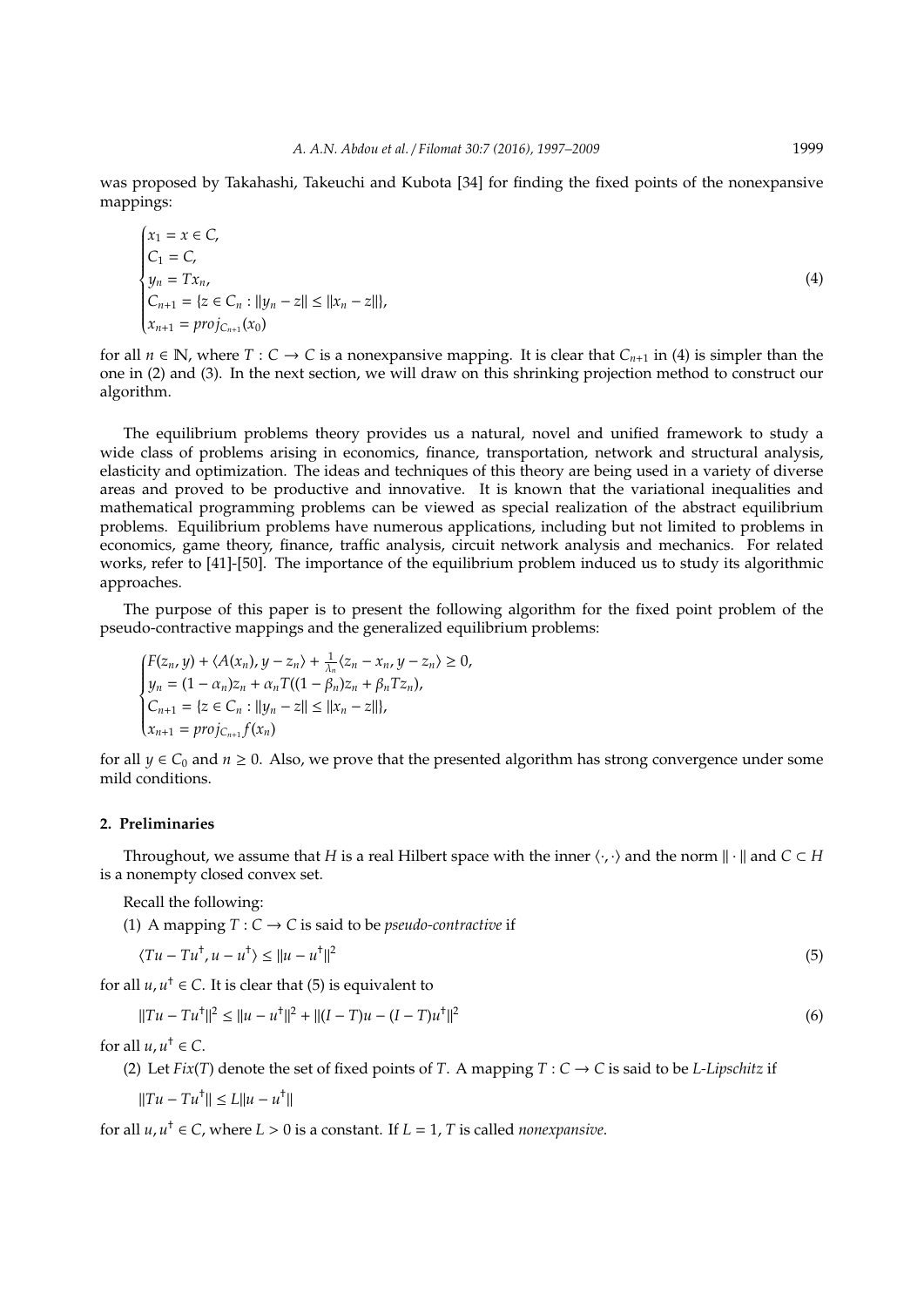(3) A mapping  $A: C \to H$  is said to be *inverse strongly monotone* if there exists  $\zeta > 0$  such that

 $\langle u - v, Au - Av \rangle \ge \zeta ||Au - Av||^2$ 

for all  $u, v \in C$ .

(4) Let *F* : *C* × *C* → **R** be a bifunction. The *generalized equilibrium problem* is to find  $x^{\dagger}$  ∈ *C* such that

$$
F(x^{\dagger}, y) + \langle Ax^{\dagger}, y - x^{\dagger} \rangle \ge 0 \tag{7}
$$

for all  $y \in C$ . The solution set of (7) is denoted by  $GEP(F, A)$ .

(5) The *metric projection proj*<sub>*C*</sub> :  $H \rightarrow C$  is defined by

 $||u - proj_C(u)|| = inf{||u - u<sup>†</sup>|| : u<sup>†</sup> ∈ C}.$ 

The metric projection *proj* is a typical firmly nonexpansive mapping. The characteristic inequality of the projection is

 $\langle u - \text{proj}_C(u), u^+ - \text{proj}_C(u) \rangle \le 0$ 

for all  $u \in H$ ,  $u^{\dagger} \in C$ .

(6) A mapping *T* is said to be *demiclosed* if, for any sequence  $\{x_n\}$  which weakly converges to  $\tilde{x}$ , whenever the sequence  $\{T(x_n)\}$  strongly converges to  $x^{\dagger}$ ,  $T(\tilde{x}) = x^{\dagger}$ .

It is well-known that, in a real Hilbert space *H*, the following equality holds:

$$
\|\xi u + (1 - \xi)u^+\|^2 = \xi \|u\|^2 + (1 - \xi) \|u^+\|^2 - \xi (1 - \xi) \|u - u^+\|^2
$$
\n(8)

for all  $u, u^{\dagger} \in H$  and  $\xi \in [0, 1]$ .

Assume that  $F: C \times C \to \mathbb{R}$  is a bifunction which satisfies the following conditions:

 $(C1) F(u, u) = 0$  for all  $u \in C$ ;

(C2) *F* is monotone, i.e.,  $F(u, v) + F(v, u) \leq 0$  for all  $u, v \in C$ ;

(C3) for each  $u, v, w \in C$ ,  $\lim_{t \downarrow 0} F(tw + (1 - t)u, v) \leq F(u, v)$ ;

(C4) for each  $u \in C$ ,  $v \mapsto F(u, v)$  is convex and lower semi-continuous.

**Lemma 2.1.** ([43]) Let C be a nonempty closed convex subset of a real Hilbert space H. Let  $F : C \times C \to \mathbb{R}$  be a *bifunction which satisfies conditions* (C1)-(C4). *Let* τ > 0 *and u* ∈ *C. Then there exists w* ∈ *C such that*

$$
F(w,v)+\frac{1}{\tau}\langle v-w,w-u\rangle\geq 0
$$

*for all*  $v \in C$ *. Further, if* 

$$
T_{\tau}(u) = \{w \in C : F(w, v) + \frac{1}{\tau} \langle v - w, w - u \rangle \ge 0
$$

*for all*  $v \in C$ *}, then the following hold:* 

(1)  $T<sub>\tau</sub>$  *is single-valued and*  $T<sub>\tau</sub>$  *is firmly nonexpansive.* 

(2) *EP(F) is closed and convex and*  $EP(F) = Fix(T_\tau)$ *.* 

**Lemma 2.2.** ([33]) Let H be a real Hilbert space and C be a closed convex subset of H. Let  $T: C \to C$  be a continuous *pseudo-contractive mapping. Then we have*

- (1) *Fix*(*T*) *is a closed convex subset of C,*
- (2) (*I* − *T*) *is demiclosed at zero.*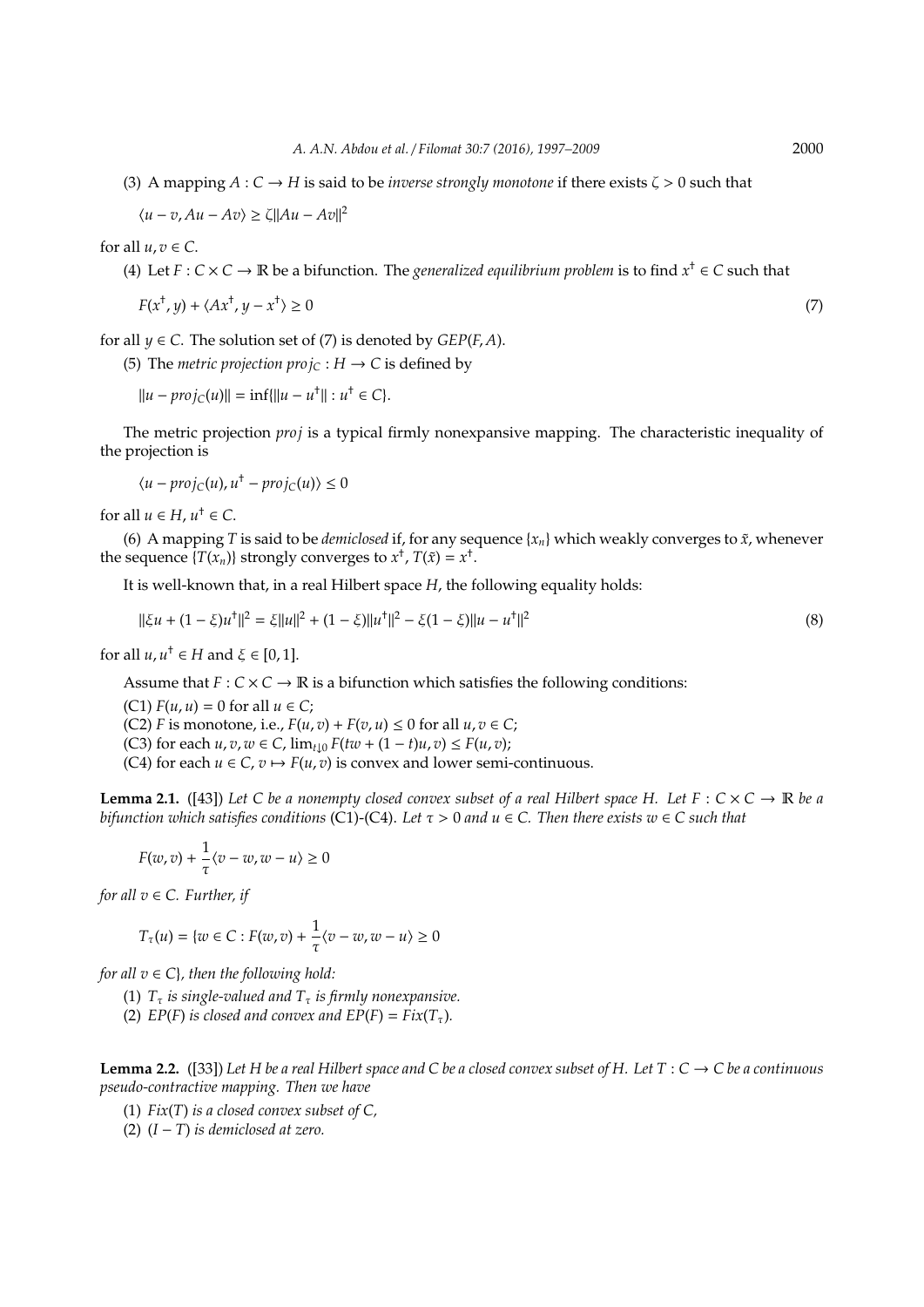For convenient, in the sequel,  $x_n \rightharpoonup x^+$  denotes the weak convergence of  $x_n$  to  $x^+$  and  $x_n \rightharpoonup x^+$  denotes the strong convergence of  $x_n$  to  $x^{\dagger}$ , respectively.

Let  ${C_n}$  be the sequence of nonempty closed convex subsets of a Hilbert space *H*. We define  $s - Li_nC_n$ and  $w - Ls<sub>n</sub>C<sub>n</sub>$  as follows, respectively:

(1) *x* ∈ *s* − *Li*<sub>*n*</sub></sub>C<sub>*n*</sub> if and only if there exists { $x_n$ } ⊂  $C_n$  such that  $x_n \to x$ .

(2)  $x \in w - Ls_nC_n$  if and only if there exists a subsequence  $\{C_{n_i}\}$  of  $\{C_n\}$  and a sequence  $\{y_i\} \subset C_{n_i}$  such that  $y_i \rightarrow y$ .

(3) If  $C_0$  satisfies

$$
C_0 = s - Li_n C_n = w - Ls_n C_n,
$$

then we say that {*C<sub>n</sub>*} converges to *C*<sub>0</sub> in the sense of Mosco [35] and we write *C*<sub>0</sub> = *M* − lim<sub>*n*→∞</sub> *C<sub>n</sub>*.

It is easy to show that, if  $\{C_n\}$  is nonincreasing with respect to inclusion, then  $\{C_n\}$  converges to  $\bigcap_{n=1}^{\infty} C_n$ in the sense of Mosco.

Tsukada [36] proved the following theorem for the metric projection.

**Lemma 2.3.** ([36]) *Let H be a Hilbert space. Let* {*Cn*} *be a sequence of nonempty closed convex subsets of H. If*  $C_0 = M - \lim_{n\to\infty} C_n$  *exists and is nonempty, then for each*  $x \in H$ *, {proj<sub><i>C<sub>n</sub>*</sub>(*x*)} *converges strongly to proj<sub>C<sub>0</sub></sub>(<i>x*)*, where projC<sup>n</sup> and projC*<sup>0</sup> *are the metric projections of H onto C<sup>n</sup> and C*0*, respectively.*

Let  $(X, d)$  be a complete metric space. A mapping  $f : X \to X$  is called the *Meir-Keeler contraction* ([39]) if, for any  $\epsilon > 0$ , there exists  $\delta > 0$  such that

 $d(x, y) < \epsilon + \delta \implies d(f(x), f(y)) < \epsilon$ 

for all  $x, y \in X$ . It is well known that the Meir-Keeler contraction is a generalization of the contractive mapping.

**Lemma 2.4.** ([39]) *The Meir-Keeler contraction defined on a complete metric space has a unique fixed point.*

**Lemma 2.5.** ([40]) *Let f be the Meir-Keeler contraction on a convex subset C of a Banach space E. Then, for any*  $\epsilon > 0$ , there exists  $r \in (0, 1)$  *such that* 

 $||x - y|| \ge \epsilon \implies ||f(x) - f(y)|| \le r||x - y||$ 

*for all*  $x, y \in C$ *.* 

**Lemma 2.6.** ([40]) *Let C be a convex subset of a Banach space E. Let T be a nonexpansive mapping on C and f be the Meir-Keeler contraction on C. Then the following hold.*

(1) *T f is the Meir-Keeler contraction on C;*

(2) *For each*  $\alpha \in (0,1)$ ,  $(1-\alpha)T + \alpha f$  *is the Meir-Keeler contraction on C.* 

#### **3. Main Results**

In this section, we first introduce a hybrid iterative algorithm for finding the common element of the generalized equilibrium problem and the fixed point problem. Consequently, we show the strong convergence of our presented algorithm.

For the main result, we assume that

(a) *H* is a real Hilbert space and  $C \subset H$  is a nonempty closed convex set;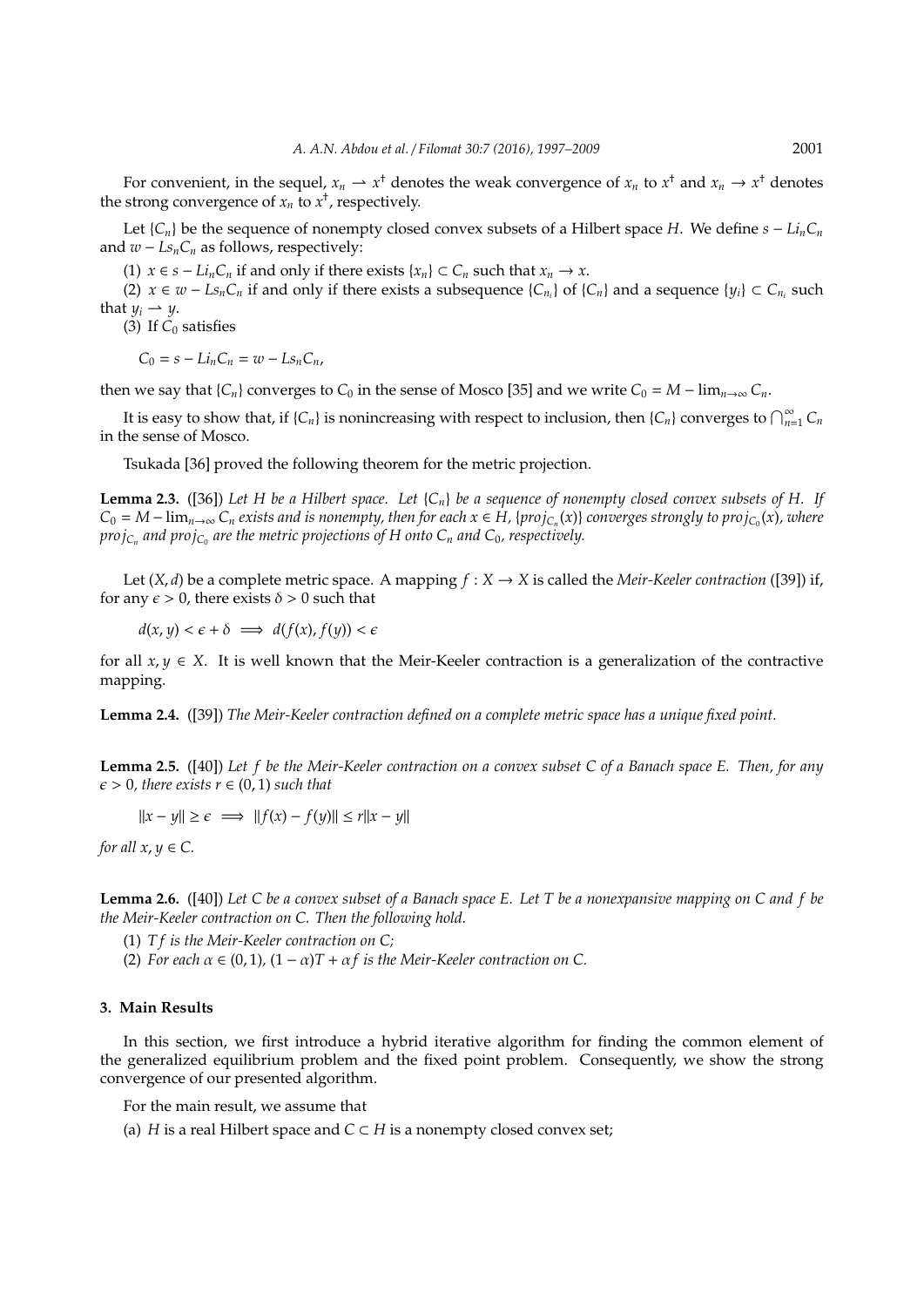(b)  $f: C \to C$  is a Meir-Keeler contractive operator and  $F: C \times C \to \mathbb{R}$  is a bifunction satisfying conditions (*C*1)-(*C*4);

(c)  $A: C \to H$  is a  $\delta$ -inverse strongly monotone operator and  $T: C \to C$  is an *L*-Lipschitz pseudocontractive operator, where  $L > 1$ ;

(d)  $\{\lambda_n\} \subset [a, b] \subset (0, 2\delta)$  is a real number sequence;

(e)  $\{\alpha_n\}$  and  $\{\beta_n\}$  are two real number sequences in (0, 1) satisfying

$$
0 < c < \alpha_n \le \beta_n < d < \frac{1}{\sqrt{1 + L^2} + 1}.
$$

**Algorithm 3.1.** For  $x_0 \in C_0 = C$  arbitrarily, define the sequence  $\{x_n\}$  iteratively by

$$
\begin{cases}\nF(z_n, y) + \langle A(x_n), y - z_n \rangle + \frac{1}{\lambda_n} \langle z_n - x_n, y - z_n \rangle \ge 0, \\
y_n = (1 - \alpha_n) z_n + \alpha_n T((1 - \beta_n) z_n + \beta_n T z_n), \\
C_{n+1} = \{ z \in C_n : ||y_n - z|| \le ||x_n - z|| \}, \\
x_{n+1} = \text{proj}_{C_{n+1}} f(x_n)\n\end{cases} \tag{9}
$$

for all  $y \in C_0$  and  $n \ge 0$ , where *proj* is the metric projection.

Now, we give some lemmas for the main result in this paper as follows:

## **Lemma 3.2.** *For each*  $n \geq 0$ ,  $\Omega \subset C_n$ *.*

*Proof.* By induction, we prove that 
$$
\Omega \subset C_n
$$
 for all  $n \ge 0$ .

(1)  $\Omega \subset C_0$  is obvious.

(2) Suppose that  $\Omega \subset C_k$  for some  $k \in \mathbb{N}$ .

Set  $v_n = (1 - \beta_n)z_n + \beta_n Tz_n$  for all  $n \ge 0$ . Then  $y_n = (1 - \alpha_n)z_n + \alpha_n Tv_n$  for all  $n \ge 0$ . Let  $x^* \in \Omega \subset C_k$ . Then, by Lemma 2.1, we have

$$
||z_n - x^*|| = ||T_{\lambda_n}(x_n - \lambda_n A(x_n)) - T_{\lambda_n}(x^* - \lambda_n A(x^*))||
$$
  
\n
$$
\leq ||(x_n - \lambda_n A(x_n)) - (x^* - \lambda_n A(x^*))||
$$
  
\n
$$
\leq ||x_n - x^*||.
$$
\n(10)

By (6), we have

$$
||Tz_n - x^*||^2 \le ||z_n - x^*||^2 + ||Tz_n - z_n||^2 \tag{11}
$$

and

$$
||Tv_n - x^*||^2 = ||T((1 - \beta_n)I + \beta_n T)z_n - x^*||^2
$$
  
\n
$$
\leq ||(1 - \beta_n)(z_n - x^*) + \beta_n(Tz_n - x^*)||^2 + ||(1 - \beta_n)z_n + \beta_n Tz_n - Tv_n||^2.
$$
\n(12)

From (8), we have

$$
\begin{aligned} &\| (1 - \beta_n) z_n + \beta_n T z_n - T v_n \|^2 \\ &= \| (1 - \beta_n) (z_n - T v_n) + \beta_n (T z_n - T v_n) \|^2 \\ &= (1 - \beta_n) \| z_n - T v_n \|^2 + \beta_n \| T z_n - T v_n \|^2 - \beta_n (1 - \beta_n) \| z_n - T z_n \|^2. \end{aligned} \tag{13}
$$

Since *T* is *L*-Lipschitz and  $z_n - v_n = \beta_n(z_n - Tz_n)$ , by (13), we get

$$
\begin{aligned} &\| |(1 - \beta_n)z_n + \beta_n T z_n - T v_n\|^2 \\ &\le (1 - \beta_n) \|z_n - T v_n\|^2 + \beta_n^3 L^2 \|z_n - T z_n\|^2 - \beta_n (1 - \beta_n) \|z_n - T z_n\|^2 \\ &= (1 - \beta_n) \|z_n - T v_n\|^2 + (\beta_n^3 L^2 + \beta_n^2 - \beta_n) \|z_n - T z_n\|^2. \end{aligned} \tag{14}
$$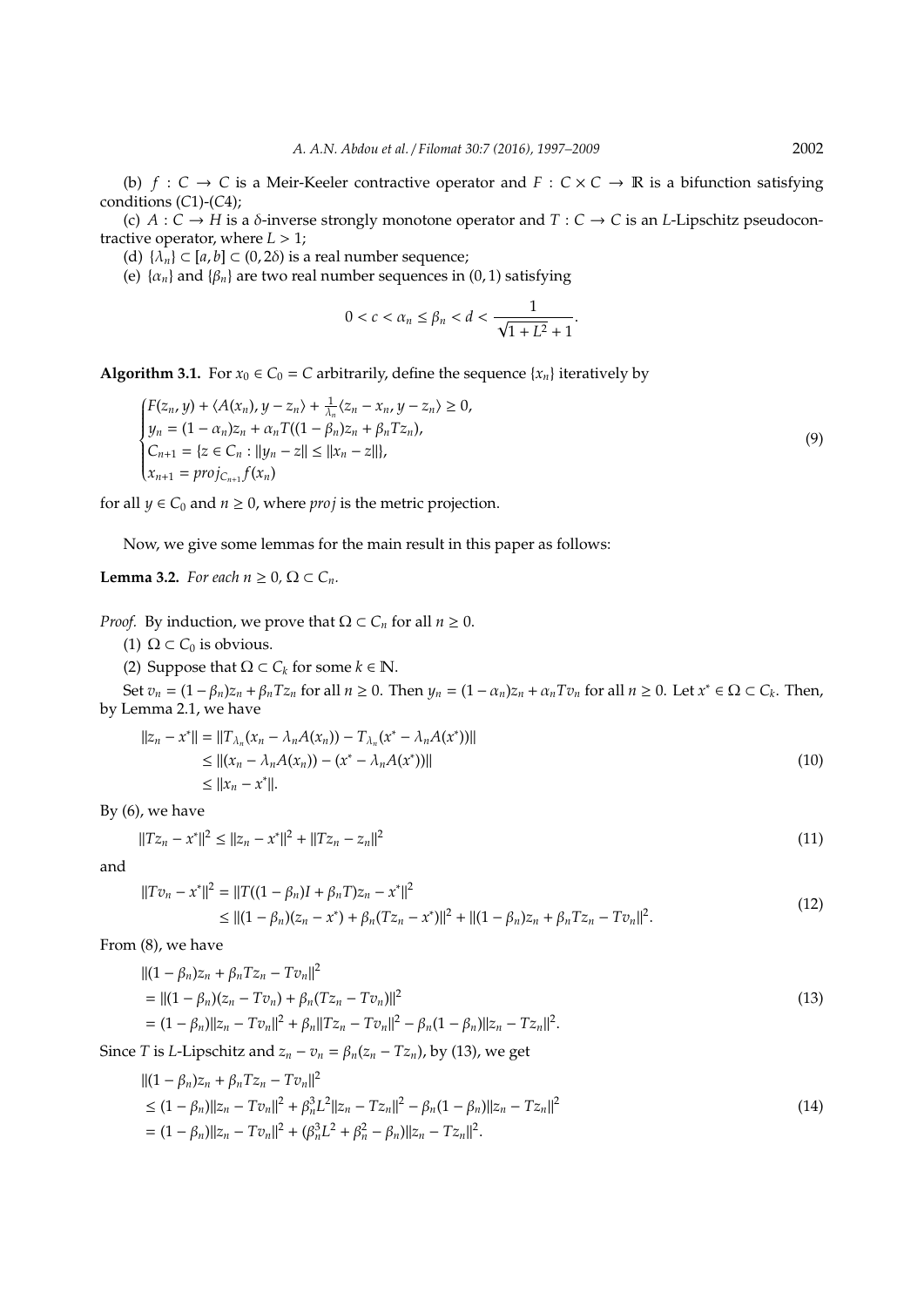By  $(8)$  and  $(11)$ , we have

$$
\begin{aligned}\n&\| (1 - \beta_n)(z_n - x^*) + \beta_n (Tz_n - x^*) \|^2 \\
&= \| (1 - \beta_n)(z_n - x^*) + \beta_n (Tz_n - x^*) \|^2 \\
&= (1 - \beta_n) \| z_n - x^* \|^2 + \beta_n \| Tz_n - x^* \|^2 - \beta_n (1 - \beta_n) \| z_n - Tz_n \|^2 \\
&\le (1 - \beta_n) \| z_n - x^* \|^2 + \beta_n ( \| z_n - x^* \|^2 + \| z_n - Tz_n \|^2 ) - \beta_n (1 - \beta_n) \| z_n - Tz_n \|^2 \\
&= \| z_n - x^* \|^2 + \beta_n^2 \| z_n - Tz_n \|^2.\n\end{aligned}
$$
\n(15)

From (12), (14) and (15), we deduce

$$
||Tv_n - x^*||^2 \le ||x - x^*||^2 + (1 - \beta_n)||z_n - Tv_n||^2 - \beta_n(1 - 2\beta_n - \beta_n^2 L^2)||z_n - Tz_n||^2.
$$
\n(16)

Since  $\beta_n < d < \frac{1}{\sqrt{1+d}}$  $\frac{1}{1+L^2+1}$ , we derive that

$$
1-2\beta_n-\beta_n^2L^2>0
$$

for all  $n \geq 0$ . This together with (16) implies that

$$
||Tv_n - x^*||^2 \le ||z_n - x^*||^2 + (1 - \beta_n)||z_n - Tv_n||^2.
$$
\n(17)

By (8), (10) and (17) and noting that  $\alpha_n \leq \beta_n$  for all  $n \geq 0$ , we have

$$
||y_n - x^*||^2 = ||(1 - \alpha_n)z_n + \alpha_n T v_n - x^*||^2
$$
  
=  $(1 - \alpha_n)||z_n - x^*||^2 + \alpha_n ||T v_n - x^*||^2 - \alpha_n (1 - \alpha_n)||z_n - T v_n||^2$   
 $\le ||z_n - x^*||^2 - \alpha_n (\beta_n - \alpha_n)||T v_n - x^*||^2$   
 $\le ||z_n - x^*||^2$   
 $\le ||x_n - x^*||^2$ , (18)

and hence  $x^* \in C_{k+1}$ , which implies that

Ω ⊂ *C<sup>n</sup>*

**Lemma 3.3.** *For each*  $n \geq 0$ ,  $C_n$  *is closed and convex.* 

*Proof.* By the induction, we prove this lemma.

(1) It is obvious from the assumption that  $C_0 = C$  is closed convex.

(2) Suppose that  $C_k$  is closed and convex for some  $k \in \mathbb{N}$ . For any  $z \in C_k$ , it follows that  $||y_k - z|| \le ||x_k - z||$ is equivalent to

 $||y_k - x_k||^2 + 2\langle y_k - x_k, x_k - z \rangle \leq 0$ 

and so  $C_{k+1}$  is closed and convex. Therefore,  $C_n$  is closed and convex for all  $n \ge 0$ . This completes the proof.  $\square$ 

From Lemma 3.3, we have the following:

**Lemma 3.4.** *The sequence*  $\{x_n\}$  *is well-defined.* 

By using Lemmas 3.2–3.3, we prove the main result in this paper.

**Theorem 3.5.** *Suppose that*  $\Omega := GEP(F, A) \cap Fix(T) \neq \emptyset$ . *Then the sequence* {*x<sub>n</sub>*} *defined by* (9) *converges strongly to*  $x^{\dagger} = proj_{\Omega}f(x^{\dagger})$ *.* 

for all  $n \geq 0$ . This completes the proof.  $\Box$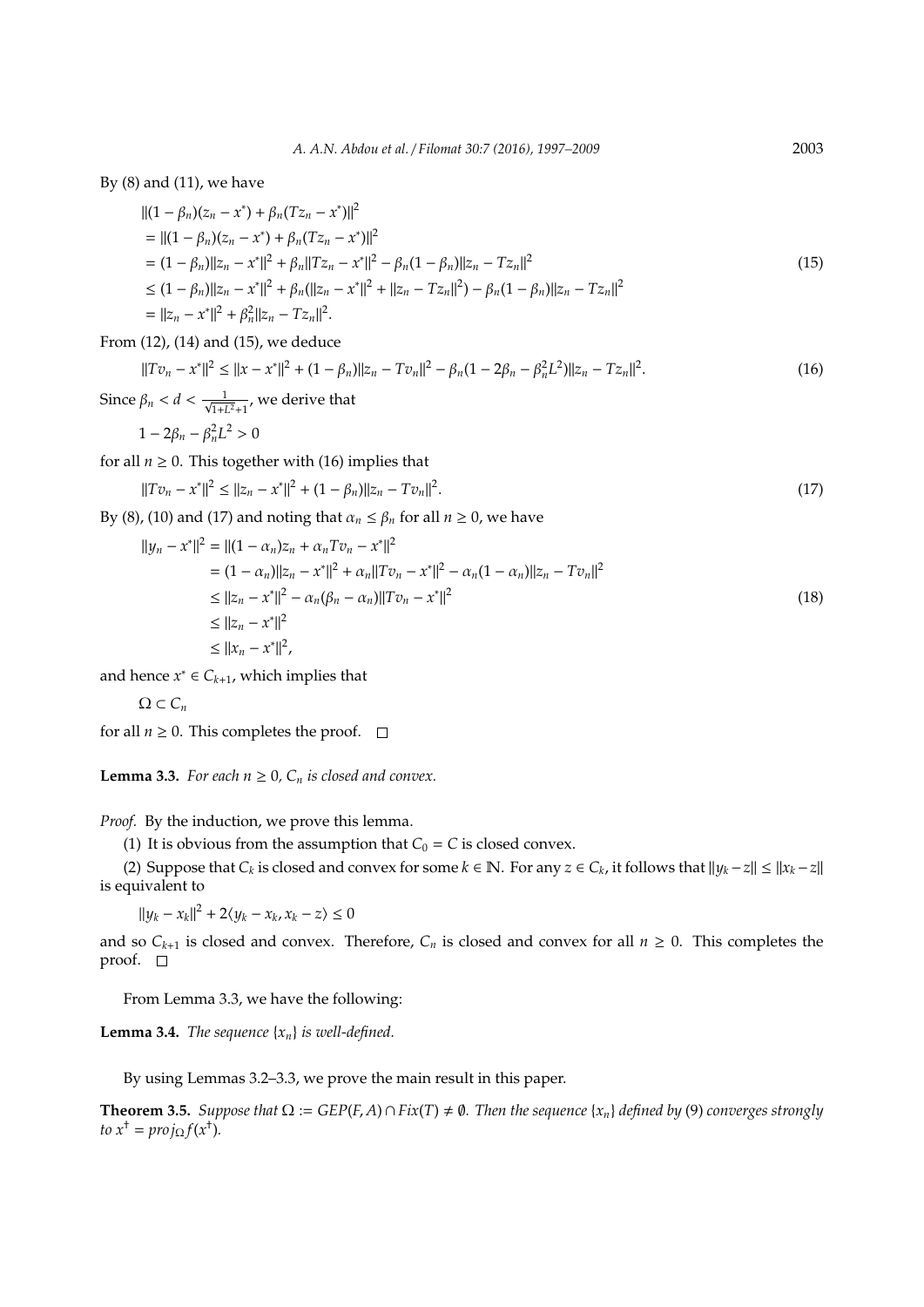*Proof.* Since  $\bigcap_{n=1}^{\infty} C_n$  is closed convex, we also know that  $proj_{\bigcap_{n=1}^{\infty} C_n}$  is well-defined and so  $proj_{\bigcap_{n=1}^{\infty} C_n} f$  is the Meir-Keeler contraction on *C*. By Lemma 2.4, there exists a unique fixed point  $u \in \bigcap_{n=1}^{\infty} C_n$  of  $proj_{\bigcap_{n=1}^{\infty} C_n} f$ . Since {*Cn*} is a nonincreasing sequence of nonempty closed convex subsets of *H* with respect to inclusion, it follow that

$$
\emptyset \neq \Omega \subset \bigcap_{n=1}^{\infty} C_n = M - \lim_{n \to \infty} C_n.
$$

Setting  $u_n := \text{proj}_{C_n} f(u)$  and applying Lemma 2.3, we can conclude that

$$
\lim_{n\to\infty}u_n=proj_{\bigcap_{n=1}^\infty C_n}f(u)=u.
$$

Now, we show that  $\lim_{n\to\infty} ||x_n - u|| = 0$ . Assume  $M = \lim_{n} ||x_n - u|| > 0$ . Then, for all  $\epsilon \in (0, M)$ , we can choose  $\delta_1 > 0$  such that

$$
\overline{\lim}_{n\to\infty}||x_n-u||>\epsilon+\delta_1.
$$
\n(19)

Since *f* is the Meir-Keeler contraction, for above  $\epsilon$ , there exists another  $\delta_2 > 0$  such that

$$
||x - y|| < \epsilon + \delta_2 \implies ||f(x) - f(y)|| < \epsilon \tag{20}
$$

for all *x*, *y*  $\in$  *C*. In fact, we can choose a common  $\delta$  > 0 such that (19) and (20) hold. If  $\delta$ <sub>1</sub> >  $\delta$ <sub>2</sub>, then

 $\overline{\lim}_{n\to\infty}||x_n-u||>\epsilon+\delta_1>\epsilon+\delta_2.$ 

If  $\delta_1 \leq \delta_2$ , then from (20), we deduce that

$$
||x - y|| < \epsilon + \delta_1 \implies ||f(x) - f(y)|| < \epsilon
$$

for all  $x, y \in C$ . Thus we have

$$
\overline{\lim_{n}} \|x_{n} - u\| > \epsilon + \delta
$$
\n(21)

and

$$
||x - y|| < \epsilon + \delta \implies ||f(x) - f(y)|| < \epsilon \tag{22}
$$

for all *x*, *y*  $\in$  *C*. Since  $u_n \to u$ , there exists  $n_0 \in \mathbb{N}$  such that

$$
||u_n - u|| < \delta
$$
\n<sup>(23)</sup>

for all  $n \geq n_0$ .

We now consider two possible cases.

Case 1. There exists  $n_1 \geq n_0$  such that

 $||x_{n_1} - u|| \leq \epsilon + \delta.$ 

By (22) and (23), we get

$$
||x_{n_1+1} - u|| \le ||x_{n_1+1} - u_{n_1+1}|| + ||u_{n_1+1} - u||
$$
  
=  $||proj_{C_{n_1+1}} f(x_{n_1}) - proj_{C_{n_1+1}} f(u)|| + ||u_{n_1+1} - u||$   
 $\le ||f(x_{n_1}) - f(u)|| + ||u_{n_1+1} - u||$   
 $\le \epsilon + \delta.$ 

By induction, we can obtain

$$
||x_{n_1+m}-u||\leq \epsilon+\delta
$$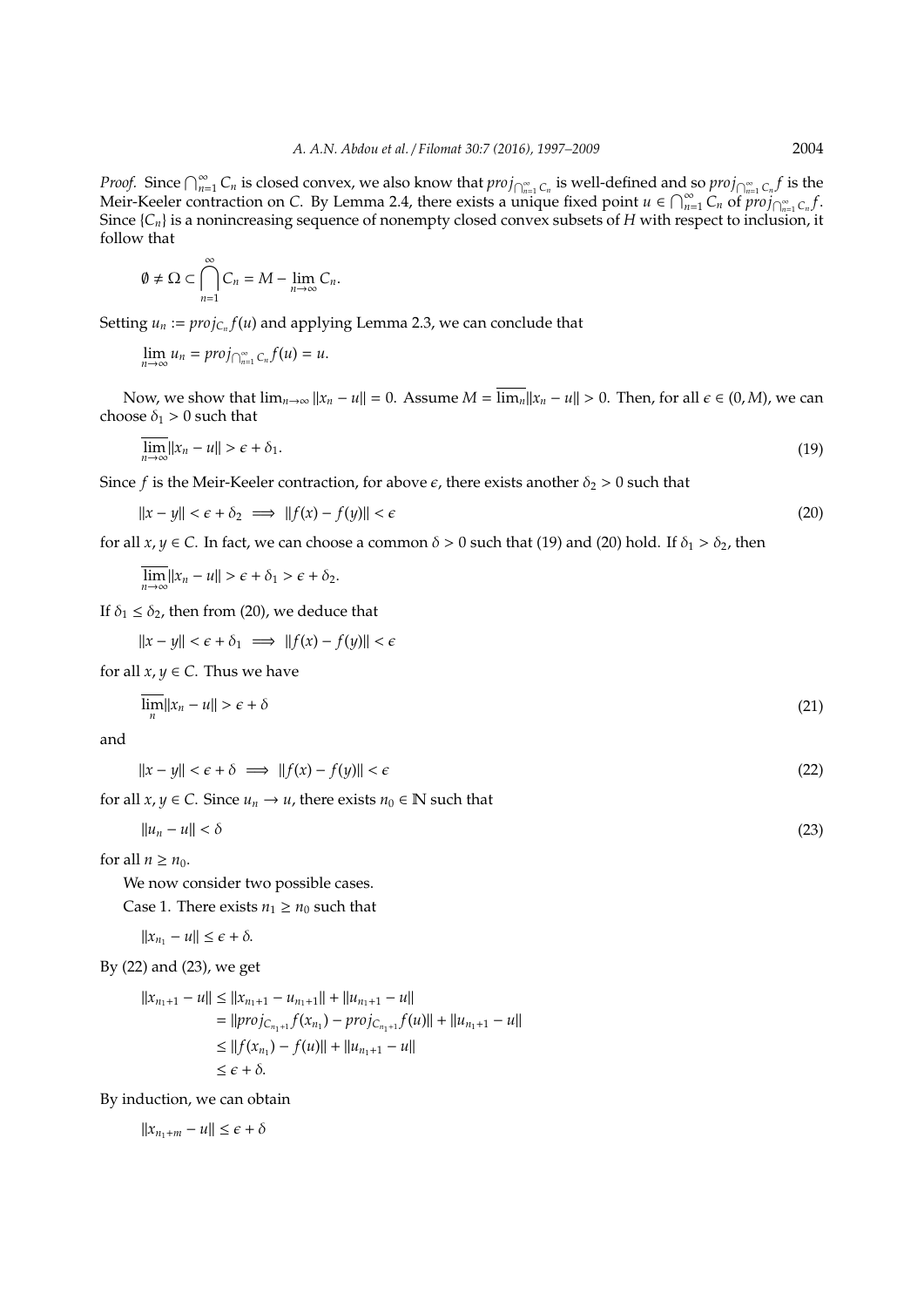for all  $m \geq 1$ , which implies that

 $\overline{\lim}_{n\to\infty}||x_n-u|| \leq \epsilon + \delta,$ 

which contradicts with (21). Therefore, we conclude that  $||x_n - u|| \to 0$  as  $n \to \infty$ .

Case 2.  $||x_n - u|| > \epsilon + \delta$  for all  $n \ge n_0$ .

Now, we prove that Case 2 is impossible. Suppose that Case 2 holds true. By Lemma 2.5, there exists  $r \in (0, 1)$  such that

 $||f(x_n) - f(u)|| \le r||x_n - u||$ 

for all  $n \geq n_0$ . Thus we have

$$
||x_{n+1} - u_{n+1}|| = ||proj_{C_{n+1}} f(x_n) - proj_{C_{n+1}} f(u)||
$$
  
\n
$$
\leq ||f(x_n) - f(u)||
$$
  
\n
$$
\leq r||x_n - u||
$$

for all  $n \geq n_0$ . It follows that

$$
\overline{\lim}_{n \to \infty} ||x_{n+1} - u|| = \overline{\lim}_{n \to \infty} ||x_{n+1} - u_{n+1}||
$$
  
\n
$$
\leq r \overline{\lim}_{n \to \infty} ||x_n - u||
$$
  
\n
$$
< \overline{\lim}_{n \to \infty} ||x_n - u||,
$$

which gives a contradiction. Hence we obtain

 $\lim_{n\to\infty}||x_n - u|| = 0$ 

and so  $\{x_n\}$  is bounded. Observe that

$$
||x_{n+1} - x_n|| \le ||x_n - u|| + ||u - u_{n+1}|| + ||u_{n+1} - x_{n+1}||
$$
  
=  $||x_n - u|| + ||u - u_{n+1}|| + ||proj_{C_{n+1}}f(x_n) - proj_{C_{n+1}}f(u)||$   
 $\le ||x_n - u|| + ||u - u_{n+1}|| + ||f(x_n) - f(u)||.$ 

Therefore, we have

$$
\lim_{n \to \infty} ||x_{n+1} - x_n|| = 0. \tag{24}
$$

Since  $x_{n+1} \in C_{n+1}$ , we have

$$
||y_n - x_{n+1}|| \le ||x_n - x_{n+1}||.
$$

This together with (24) implies that

$$
\lim_{n \to \infty} ||y_n - x_{n+1}|| = \lim_{n \to \infty} ||y_n - x_n|| = 0.
$$
\n(25)

Note that

$$
||y_n - x^*||^2
$$
  
\n
$$
\le ||z_n - x^*||^2
$$
  
\n
$$
\le ||(x_n - \lambda_n A(x_n)) - (x^* - \lambda_n A(x^*))||^2
$$
  
\n
$$
= ||x_n - x^*||^2 + \lambda_n^2 ||A(x_n) - A(x^*)||^2 - 2\langle A(x_n) - A(x^*) , x_n - x^* \rangle
$$
  
\n
$$
= ||x_n - x^*||^2 + \lambda_n (\lambda_n - 2\delta) ||A(x_n) - A(x^*)||^2
$$
  
\n
$$
\le ||x_n - x^*||^2 + (b - 2\delta) |A(x_n) - A(x^*)||^2.
$$
\n(26)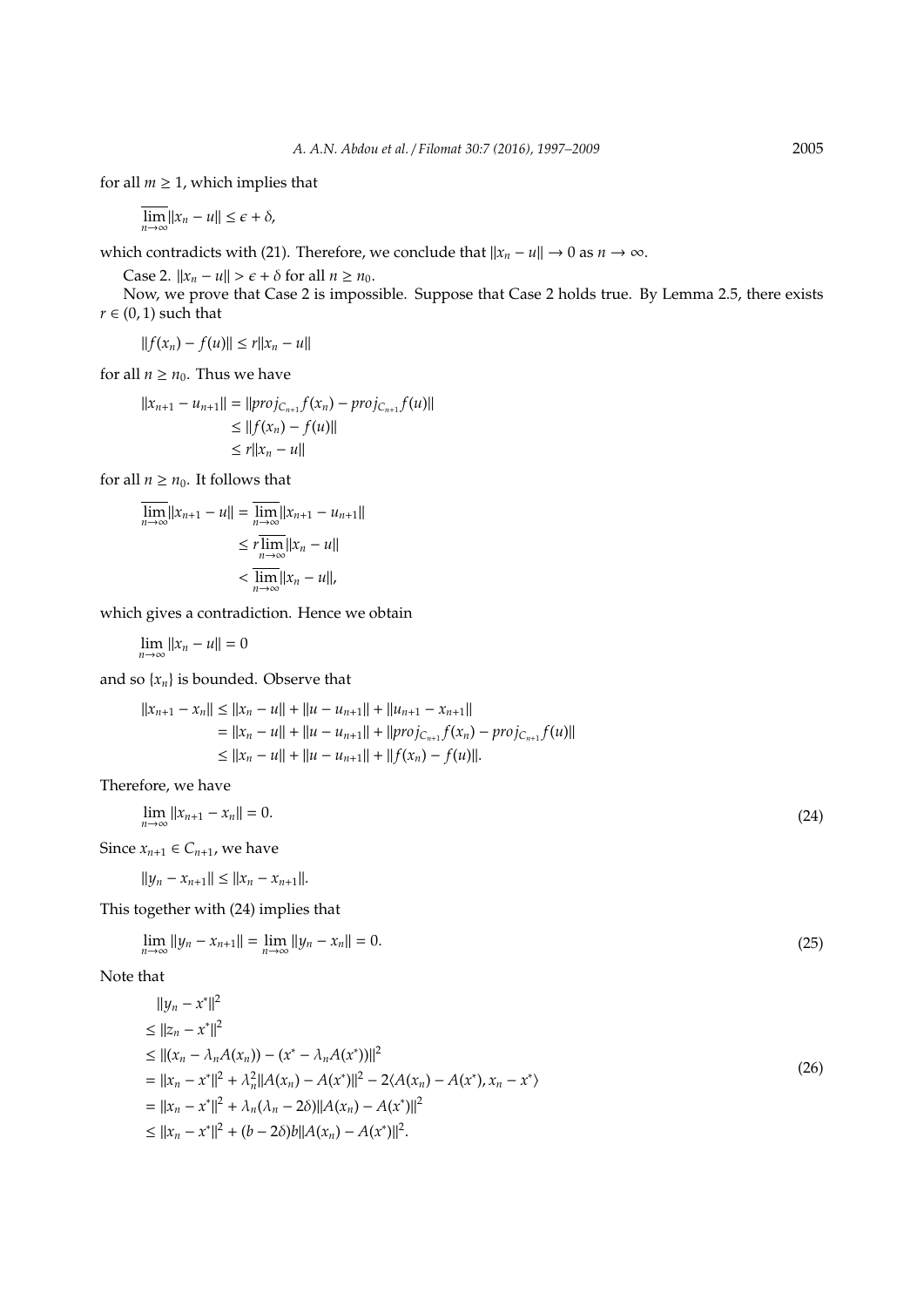Then we have

$$
(2\delta - b)b||A(x_n) - A(x^*)||^2 \le ||x_n - x^*||^2 - ||y_n - x^*||^2
$$
  
\n
$$
\le ||x_n - y_n||(||x_n - x^*|| + ||y_n - x^*||).
$$
\n(27)

By (25) and (27), we obtain

$$
\lim_{n \to \infty} ||A(x_n) - A(x^*)|| = 0.
$$
\n(28)

Since  $T_{\lambda_n}$  is firmly-nonexpansive, we have

$$
||z_n - x^*||^2
$$
  
\n
$$
= ||T_{\lambda_n}(x_n - \lambda_n A(x_n)) - T_{\lambda_n}(x^* - \lambda_n A(x^*))||^2
$$
  
\n
$$
\leq \langle (x_n - \lambda_n A(x_n)) - (x^* - \lambda_n A(x^*)), z_n - x^* \rangle
$$
  
\n
$$
= \frac{1}{2} (||(x_n - \lambda_n A(x_n)) - (x^* - \lambda_n A(x^*))||^2 + ||z_n - x^*||^2
$$
  
\n
$$
- ||(x_n - \lambda_n A(x_n)) - (x^* - \lambda_n A(x^*)) + x^* - z_n||^2)
$$
  
\n
$$
\leq \frac{1}{2} (||x_n - x^*||^2 + ||z_n - x^*||^2 - ||(x_n - z_n) - \lambda_n (A(x_n) - A(x^*))||^2)
$$
  
\n
$$
= \frac{1}{2} (||x_n - x^*||^2 + ||z_n - x^*||^2 - ||x_n - z_n||^2)
$$
  
\n
$$
+ 2\lambda_n \langle x_n - z_n, A(x_n) - A(x^*) \rangle - \lambda_n^2 ||A(x_n) - A(x^*)||^2).
$$
\n(29)

It follows that

$$
||z_n - x^*||^2 \le ||x_n - x^*||^2 - ||x_n - z_n||^2 + 2\lambda_n \langle x_n - z_n, A(x_n) - A(x^*) \rangle - \lambda_n^2 ||A(x_n) - A(x^*)||^2.
$$
\n(30)

\nFrom (18) and (30), we have

$$
||y_n - x^*||^2
$$
  
\n
$$
\le ||z_n - x^*||^2
$$
  
\n
$$
\le ||x_n - x^*||^2 - ||x_n - z_n||^2 + 2\lambda_n \langle x_n - z_n, A(x_n) - A(x^*) \rangle - \lambda_n^2 ||A(x_n) - A(x^*)||^2
$$
  
\n
$$
\le ||x_n - x^*||^2 - ||x_n - z_n||^2 + 2\lambda_n ||x_n - z_n|| ||A(x_n) - A(x^*)||
$$

and so

$$
||x_n - z_n||^2 \le ||x_n - x^*||^2 - ||y_n - x^*||^2 + 2\lambda_n ||x_n - z_n|| ||A(x_n) - A(x^*)||
$$
  
\n
$$
\le ||x_n - y_n|| (||x_n - x^*|| + ||y_n - x^*||) + 2\lambda_n ||x_n - z_n|| ||A(x_n) - A(x^*)||.
$$

This together with (25) and (28) implies that

$$
\lim_{n \to \infty} ||x_n - z_n|| \to 0. \tag{31}
$$

Next, we prove that  $u \in Fix(T) \cap GEP(F, A)$ . Note that

$$
||z_n - Tz_n|| \le ||z_n - y_n|| + ||y_n - Tz_n||
$$
  
\n
$$
\le ||z_n - y_n|| + (1 - \alpha_n) ||z_n - Tz_n|| + \alpha_n ||Tv_n - Tz_n||
$$
  
\n
$$
\le ||z_n - y_n|| + (1 - \alpha_n) ||z_n - Tz_n|| + \alpha_n L ||v_n - z_n||
$$
  
\n
$$
\le ||z_n - y_n|| + (1 - \alpha_n) ||z_n - Tz_n|| + \alpha_n \beta_n L ||z_n - Tz_n||.
$$

It follows that

$$
||z_n - Tz_n|| \le \frac{1}{\alpha_n (1 - \beta_n L)} ||z_n - y_n|| \le \frac{1}{c(1 - dL)} ||z_n - y_n|| \to 0.
$$
\n(32)

Since  $x_n \to u$ , we have  $z_n \to u$  by (31). So, from (32) and Lemma 2.2, we deduce that  $u \in Fix(T)$ .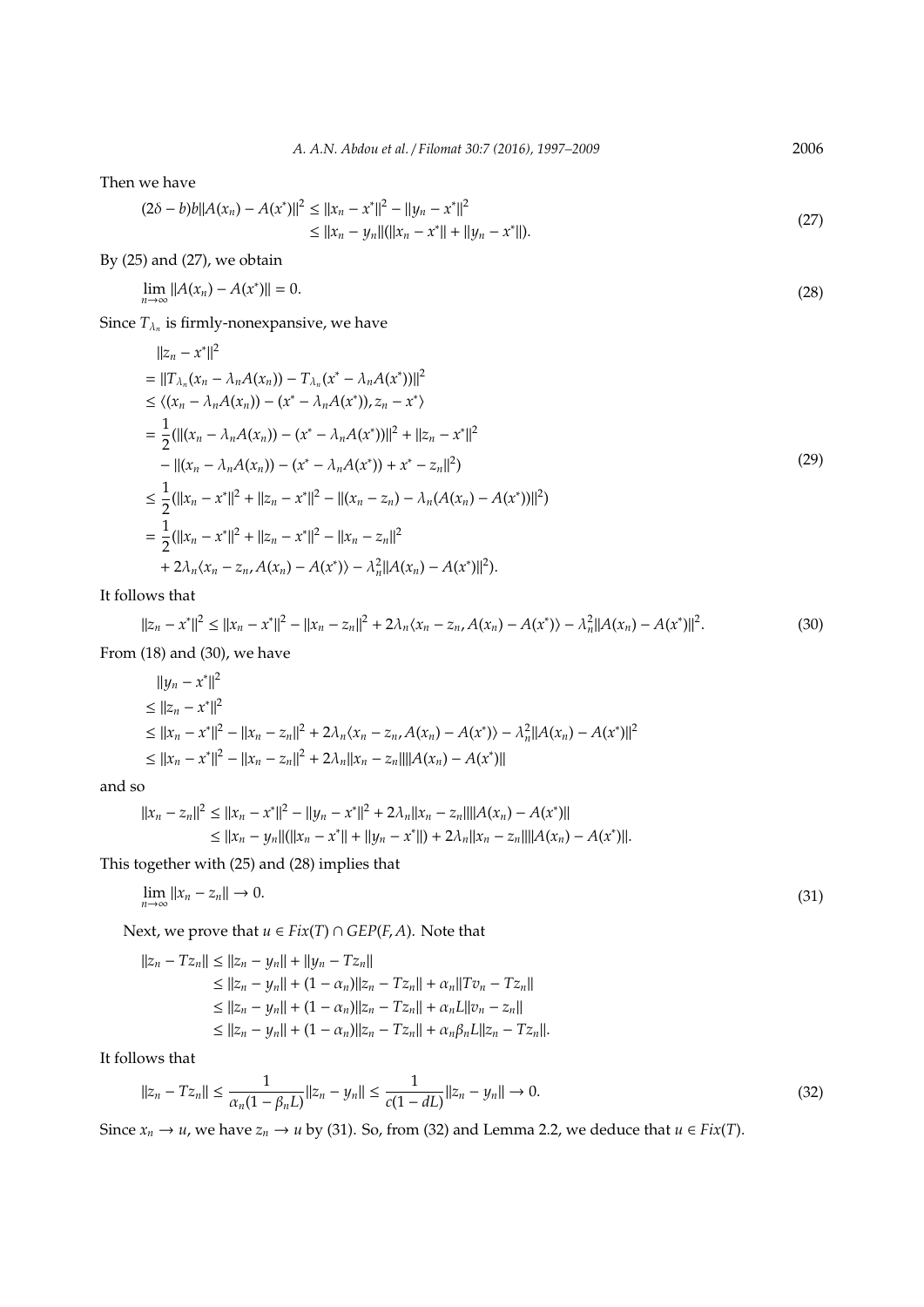Now, we show that  $u \in GEP(F, A)$ . For any  $y \in C$ , we have

$$
F(z_n, y) + \langle A(x_n), y - z_n \rangle + \frac{1}{\lambda_n} \langle y - z_n, z_n - x_n \rangle \ge 0.
$$
\n
$$
(33)
$$

By  $(C2)$  and  $(33)$ , we have

$$
-F(y,z_n)+\langle A(x_n),y-z_n\rangle+\frac{1}{\lambda_n}\langle y-z_n,z_n-x_n\rangle\geq 0
$$

and so

$$
\langle A(x_n), y - z_n \rangle + \frac{1}{\lambda_n} \langle y - z_n, z_n - x_n \rangle \ge F(y, z_n). \tag{34}
$$

Since  $A$  is  $1/\delta$ -Lipschitzian, from (31), we have

$$
\lim_{n \to \infty} ||A(z_n) - A(x_n)|| = 0.
$$
\n(35)

For any  $t \in (0, 1]$  and  $y \in C$ , let  $z_t^* = ty + (1 - t)u \in C$ . By (34), we have

$$
\langle z_t^* - z_n, A(z_t^*) \rangle \ge \langle z_t^* - z_n, A(z_t^*) \rangle - \langle z_t^* - z_n, A(x_n) \rangle - \langle z_t^* - z_n, \frac{z_n - x_n}{\lambda_n} \rangle + F(z_t^* z_n)
$$
  
\n
$$
= \langle z_t^* - z_n, A(z_t^*) - A(x_n) \rangle - \langle z_t^* - z_n, \frac{z_n - x_n}{\lambda_n} \rangle + F(z_t^* z_n)
$$
  
\n
$$
= \langle z_t^* - z_n, A(z_t^*) - A(z_n) \rangle + \langle z_t^* - z_n, A(z_n) - A(x_n) \rangle - \langle z_t^* - z_n, \frac{z_n - x_n}{\lambda_n} \rangle + F(z_t^* z_n).
$$
\n(36)

By the monotonicity of *A*, we have

$$
\langle z_t^* - z_n, A(z_t^*) \rangle \ge \langle z_t^* - z_n, A(z_n) - A(x_n) \rangle - \langle z_t^* - z_n, \frac{z_n - x_n}{\lambda_n} \rangle + F(z_t^*, z_n). \tag{37}
$$

By (31),(35) and (37), we deduce

$$
\langle z_t^* - u, A(z_t^*) \rangle \ge F(z_t^*, u). \tag{38}
$$

From  $(C1)$ ,  $(C4)$  and  $(38)$ , we have

$$
0 = F(z_t^*, z_t^*)
$$
  
=  $F(z_t^*, ty + (1 - t)u)$   
 $\leq tF(z_t^*, y) + (1 - t)F(z_t^*, u)$   
 $\leq tF(z_t^*, y) + (1 - t)\langle z_t^* - u, A(z_t^*) \rangle$   
 $\leq tF(z_t^*, y) + (1 - t)t\langle y - u, A(z_t^*) \rangle$ 

and hence

$$
0 \le F(z_t^*, y) + (1 - t)\langle y - u, A(z_t^*)\rangle.
$$
\n(39)

Letting  $t \to 0$  in (39), we have

$$
0 \leq F(u, y) + \langle y - u, A(u) \rangle
$$

This implies that  $u \in GEP(F, A)$ . Therefore, we have  $u \in \Omega$ . Since  $x_{n+1} = proj_{C_{n+1}}f(x_n)$ , we have

$$
\langle f(x_n) - x_{n+1}, x_{n+1} - y \rangle \ge 0
$$

for all  $y \in C_{n+1}$ . Since  $\Omega \subset C_{n+1}$ , we get

$$
\langle f(x_n) - x_{n+1}, x_{n+1} - y \rangle \ge 0
$$

for all *y*  $\in \Omega$ . Noting that  $x_n \to u \in \Omega$ , we deduce

$$
\langle f(u) - u, u - y \rangle \ge 0
$$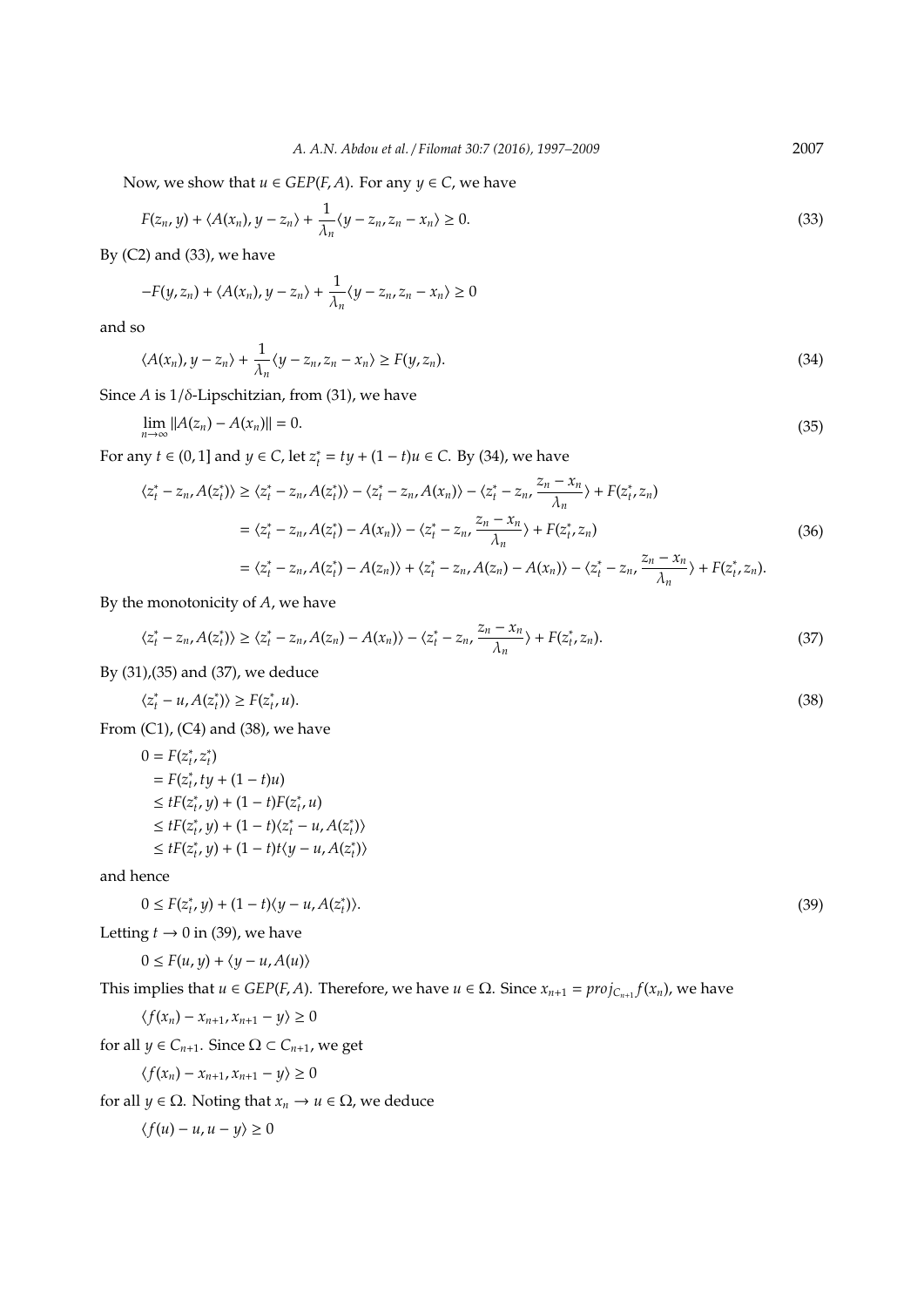## for all *y*  $\in \Omega$ . Thus *u* =  $proj_{\Omega} f(u) = x^{\dagger}$ . This completes the proof.

**Remark 3.6.** By Lemmas 2.1 and 2.2, Ω is a closed convex subset of *C*. Thus *proj*<sup>Ω</sup> is well-defined. Since *f* is the Meir-Keeler contraction of *C*, it follows that *proj*<sup>Ω</sup> *f* is the Meir-Keeler contraction of *C* by Lemma 2.6. According to Lemma 2.4, there exists a unique fixed point  $x^{\dagger} \in C$  such that  $x^{\dagger} = proj_{\Omega}f(x^{\dagger})$ .

#### **Acknowledgments**

This project was funded by the Deanship of Scientific Research (DSR), King Abdulaziz University, under Grant No. (31-130-35-HiCi) and the forth author was supported in part by NNSF of China (61362033).

#### **References**

- [1] F. E. Browder, Convergence theorems for sequences of nonlinear operators in Banach spaces, *Math. Z.* 100(1967), 201-225.
- [2] B. Halpern, Fixed points of nonexpansive maps, *Bull. Amer. Math. Soc.* 73 (1967), 957–961.
- [3] Z. Opial, Weak convergence of the sequence of successive approximations of nonexpansive mappings, *Bull. Amer. Math. Soc.* 73(1967), 595–597.
- [4] P. L. Lions, Approximation de points fixes de contractions, *C.R. Acad. Sci. S`er. A-B Paris* 284(1977), 1357–1359.
- [5] R. Wittmann, Approximation of fixed points of non-expansive mappings, *Arch. Math.* 58(1992), 486–491.
- [6] S. Reich, Weak convergence theorems for nonexpansive mappings in Banach spaces, *J. Math. Anal. Appl.* 67(1979), 274–276.
- [7] H. H. Bauschke, The approximation of fixed points of compositions of nonexpansive mappings in Hilbert space, *J. Math. Anal. Appl.* 202(1996), 150–159.
- [8] S. S. Chang, Viscosity approximation methods for a finite family of nonexpansive mappings in Banach spaces, *J. Math. Anal. Appl.* 323(2006), 1402–1416.
- [9] P. E. Mainge, Approximation methods for common fixed points of nonexpansive mappings in Hilbert spaces, *J. Math. Anal. Appl.* 325(2007), 469–479.
- [10] G. Lopez, V. Martin and, H. K. Xu, Perturbation techniques for nonexpansive mappings with applications, *Nonlinear Anal.: Real World Appl.* 10(2009), 2369–2383.
- [11] L. C. Ceng, S. M. Guu and J. C. Yao, Hybrid viscosity-like approximation methods for nonexpansive mappings in Hilbert spaces, *Comput. Math. Appl.* 58(2009), 605–617.
- [12] C. E. Chidume and C. O. Chidume, Iterative approximation of fixed points of nonexpansive mappings, *J. Math. Anal. Appl.* 318(2006), 288–295.
- [13] A. Moudafi, Viscosity approximation methods for fixed-points problems, *J. Math. Anal. Appl.* 241 (2000), 46–55.
- [14] H. K. Xu, Viscosity approximation methods for nonexpansive mappings, *J. Math. Anal. Appl.* 298 (2004), 279–291.
- [15] K. Shimoji and W. Takahashi, Strong convergence to common fixed points of infinite nonexpasnsive mappings and applications, *Taiwan. J. Math.* 5(2001), 387–404.
- [16] T. Suzuki, Strong convergence theorems for infinite families of nonexpansive mappings in general Banach spaces, *Fixed Point Theory Appl.* 2005(2005), 103–123.
- [17] Y. J. Cho and X. Qin, Convergence of a general iterative method for nonexpansive mappings in Hilbert spaces, *J. Comput. Appl. Math.* 228(2009), 458–465.
- [18] Y. Yao, R. Chen and J. C Yao, Strong convergence and certain control conditions of modified Mann iteration, *Nonlinear Anal.* 68 (2008), 1687–1693.
- [19] H. H. Bauschke and P. L. Combettes, A weak-to-strong convergence principle for Fejer-monotone methods in Hilbert spaces, *Math. Oper. Res.* 26(2001), 248–264.
- [20] M. V. Solodov and B. F. Svaiter, Forcing strong convergence of proximal point iterations in a Hilbert space, *Math. Program. Ser. A* 87(2000), 189–202.
- [21] Y. Kimura and W. Takahashi, On a hybrid method for a family of relatively nonexpansive mappings in a Banach space, *J. Math. Anal. Appl.* 357(2009), 356–363.
- [22] H. R. Sahebi and A. Razani, An iterative algorithm for finding the solution of a general equilibrium problem system, *Filomat* 28(2014), 1393–1415.
- [23] S. Y. Cho and S. M. Kang, Approximation of viscosity zero points of accretive operators in a Banach space, *Filomat* 28(2014), 2175–2184.
- [24] L. C. Ceng, A. Petrusel and J. C. Yao, Strong convergence of modified implicit iterative algorithms with perturbed mappings for continuous pseudocontractive mappings, *Appl. Math. Comput.* 209 (2009), 162–176.
- [25] C. E. Chidume, M. Abbas and B. Ali, Convergence of the Mann iteration algorithm for a class of pseudocontractive mappings, *Appl. Math. Comput.* 194 (2007), 1–6.
- [26] Y. J. Cho, S. M. Kang and X. Qin, Strong convergence of an implicit iterative process for an infinite family of strict pseudocontractions, *Bull. Korean Math. Soc.* 47(2010), 1259–1268.
- [27] L. Ciric, A. Rafiq, N. Cakic and J. S. Ume, Implicit Mann fixed point iterations for pseudocontractive mappings, *Appl. Math. Lett.* 22 (2009), 581–584.